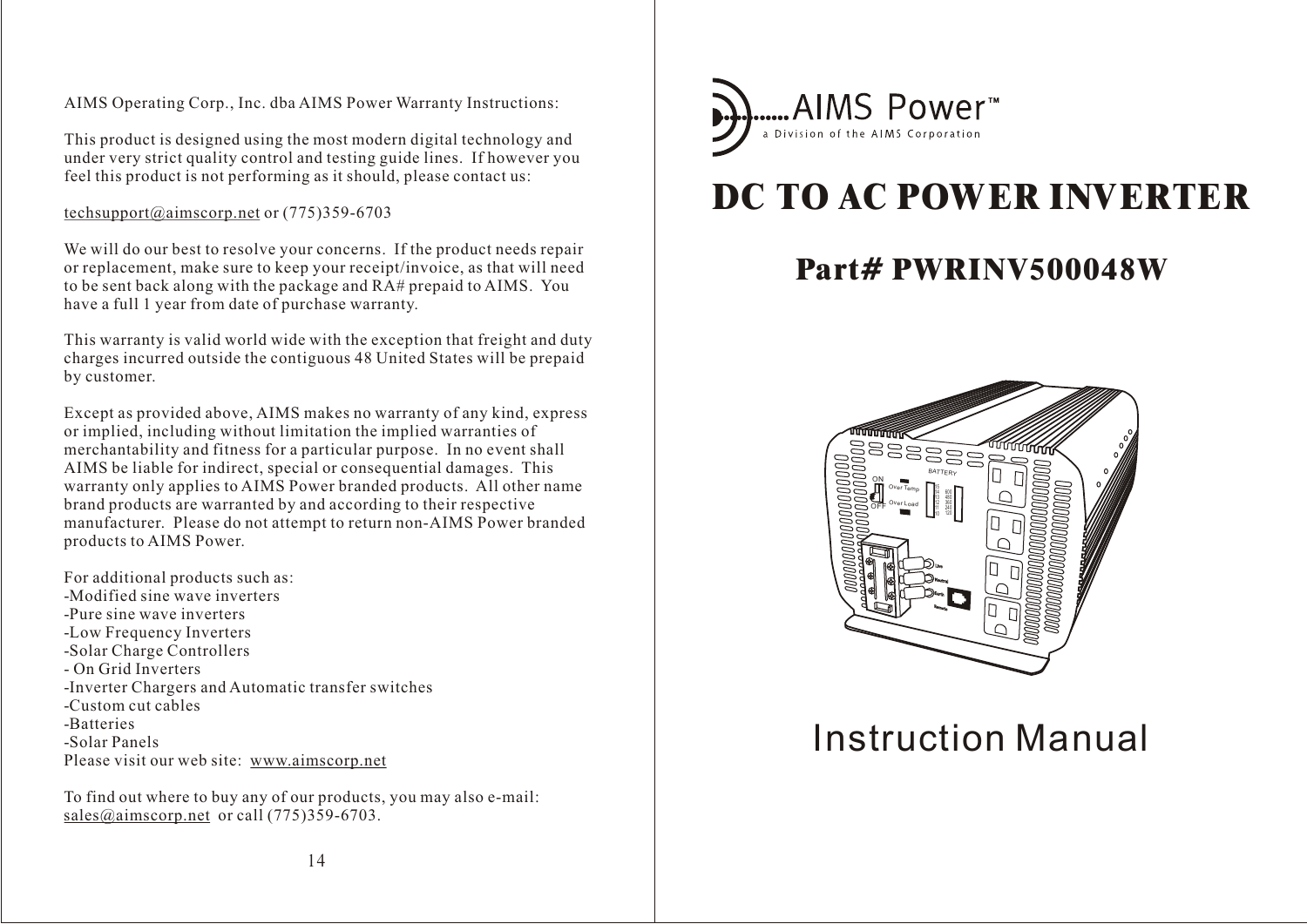| <b>SPECIFICATIONS</b>                              |                                          |  |
|----------------------------------------------------|------------------------------------------|--|
| Model No                                           | <b>PWRINV500048W</b>                     |  |
| Maximum Continuous Output Power                    | 5000W                                    |  |
| <b>Output Surge Capacity</b>                       | 10000W                                   |  |
| <b>Output Wave Form</b>                            | Modified Sine Wave                       |  |
|                                                    | phase corrected                          |  |
| No Load Current Draw-<br>Switch ON,<br>Switch OFF. | $<$ 0,3 ADC<br>$<$ 0.2 mADC              |  |
| Efficiency                                         | 90%                                      |  |
| Input Voltage Range                                | 40-60V                                   |  |
| Low Voltage Alarm                                  | DC 42 V+ 2V                              |  |
| Low Voltage Shutdown                               | DC 40 V + 2V                             |  |
| Over Temperature protection                        | $55^\circ \text{c} \pm 5^\circ \text{c}$ |  |
| Dimensions $(L \times W \times H)$                 | 570x210x180mm<br>or 22, 44"x8.26"x7.08"  |  |
| Weight                                             | 11KGS or 242 LBS                         |  |

AC Output voltage : 120V

AC Output receptacles :  $\boxed{\Box}$ 

Output frequency : 60Hz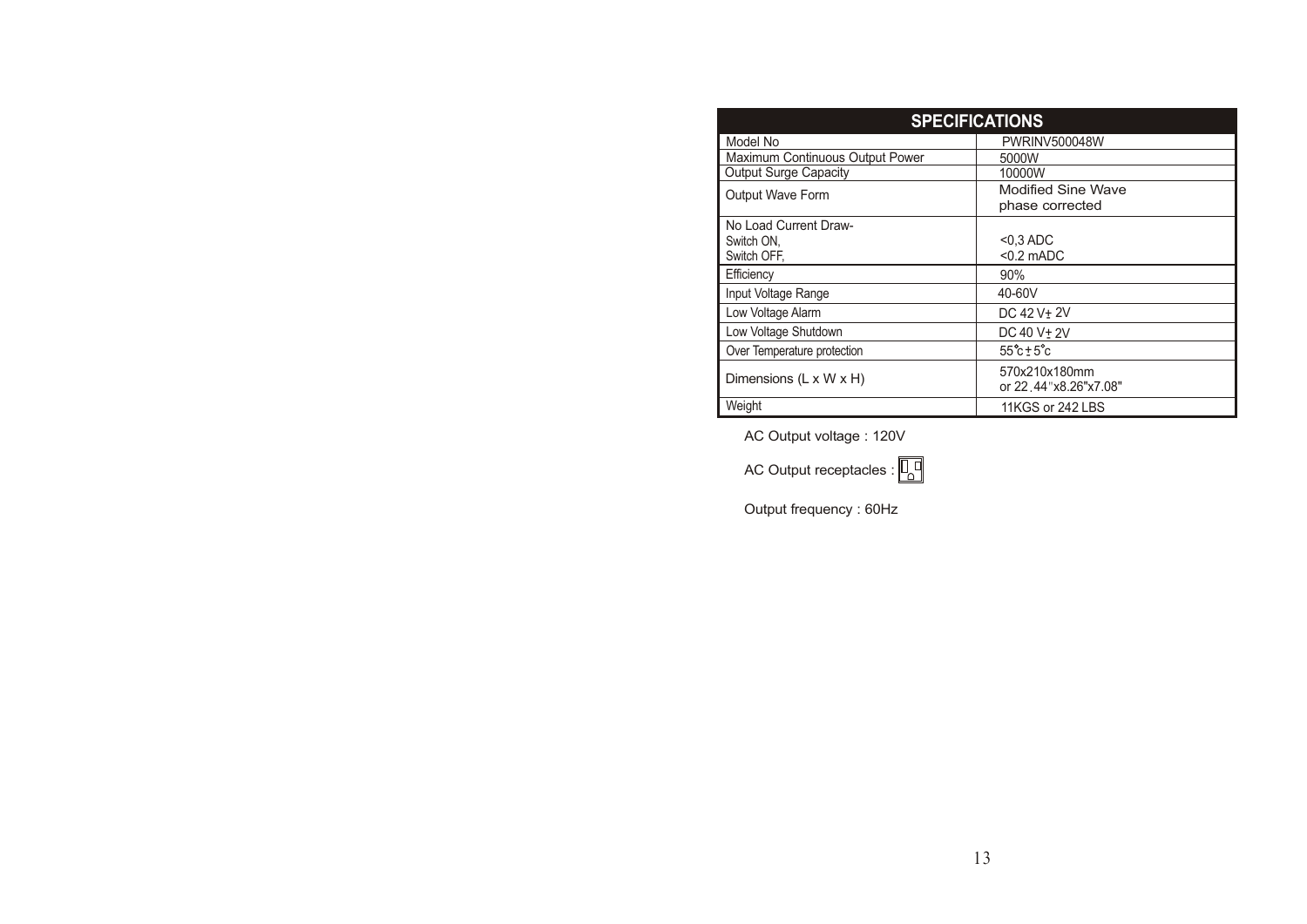| No output voltage,<br>voltage indicator<br>in upper red zone.                       | High input voltage                        | Make sure that<br>inverter<br>is connected to<br>48V battery.<br>Check regulation of<br>charging system.                       |
|-------------------------------------------------------------------------------------|-------------------------------------------|--------------------------------------------------------------------------------------------------------------------------------|
| Low battery alarm<br>on all the time,<br>voltage indicator<br>below 44V             | Poor DC wirng, poor<br>battery condition. | Use proper cable<br>and make Solid<br>connections. Use<br>new battery                                                          |
| No output voltage,<br>Over Heat indicator<br>on, load in excess<br>5000W:125A(48V)  | Thermal shutdown                          | Allow inverter to<br>cool off.Reduce<br>load if continuous<br>operation required.                                              |
| No output voltage,<br>Over Heat indicator<br>on, load less than:<br>5000W:125A(48V) | Thermal shutdown                          | Improve ventilation,<br>make sure ventilation<br>openings in inverter<br>are not obstructed,<br>reduce ambient<br>temperature. |
| No output voltage,<br>Over Load indicator<br>on.                                    | Sort circuit or<br>Wiring error:          | Check AC wiring<br>For short circuit or<br>improper polarity<br>(active and neutral<br>reversed)                               |
|                                                                                     | Very high power load Romove load          |                                                                                                                                |

#### Maintenance

Very little maintenance is required to keep your inverter operating properly. You should clean the exterior of the unit periodically with a damp cloth to prevent accumulation of dust and dirt. At the same time, tighten the screws on the DC input terminals.

#### Introduction

AIMS Power inverter series are the most advanced line of mobile AC power systems available.

This model is used in a wide range of applications including remote homes, RV's, sail boats and power boats. It will operate most televisions and VTR's, personal computers, small appliances and tools such as drills, sanders, grinders, mixers and blenders.

To get the most out of the power inverter, it must be installed and used properly. please read the instructions in this manual before installing and using this model.



Leave in the OFF position during installation.

#### b.Over Temperature indicator:

 Lights when inverter protects itself against overheating.Inverter shuts down while indicator is on. Inverter will restart automatically and indicator will trun off when the inverter cools.

#### c.Overload indicator:

 turn off and inverter will restart when overload is removed. Lights when inverter shuts down because of overload. Indicator will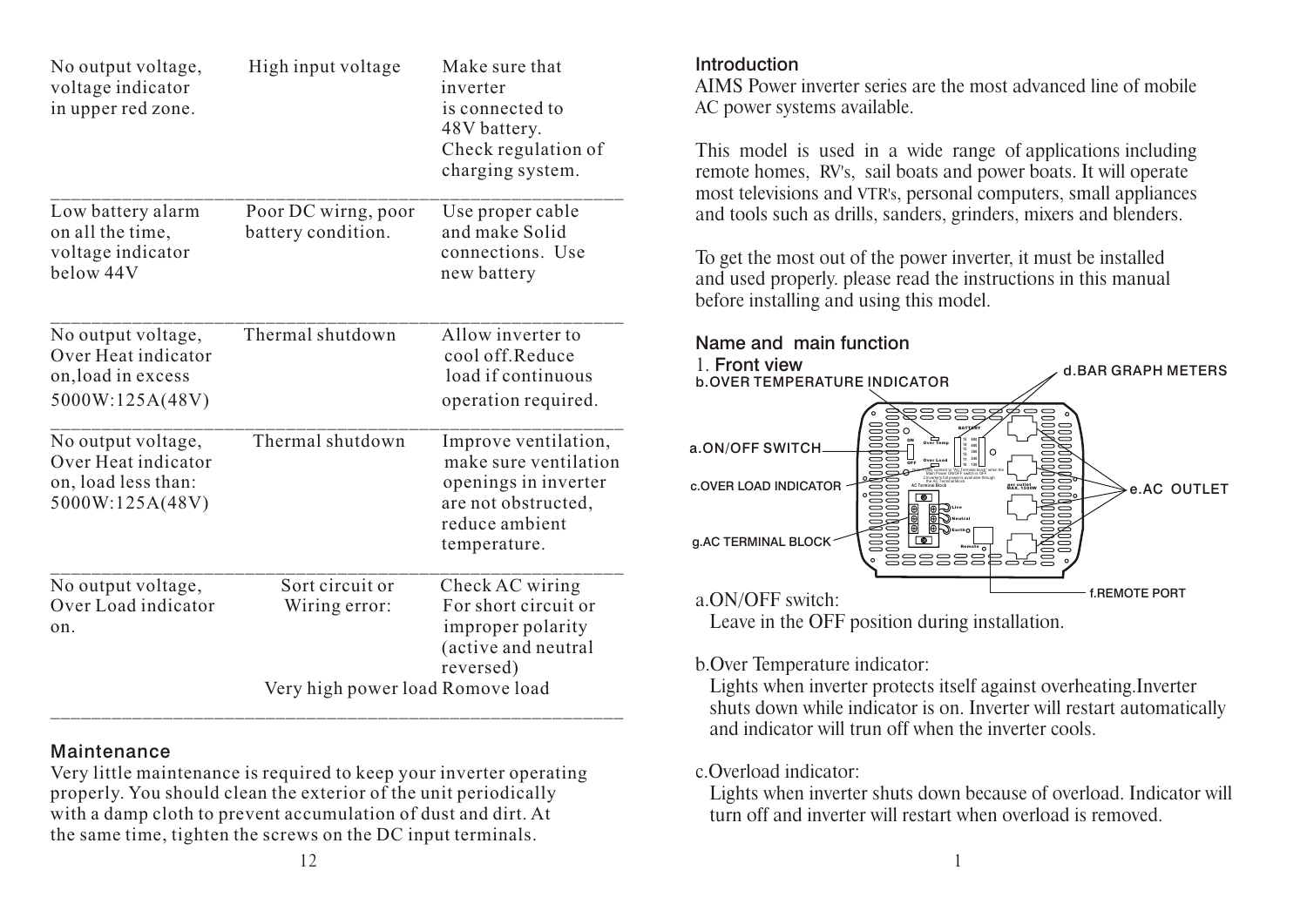d.Bar graph meters:

 Display battery voltage and current. Current should be in the green zone for continuous operation. The inverter will operate for several minutes when the current is in the yellow zone. Operation with battery voltage or current in the red zone of a meter will result in protective shutdown of inverter.

#### e.AC outlets:

Maximum recommended output per outlet is 1500W

#### f.Remote port:

Used with remote switch to turn inverter ON/OFF.

# g.AC Terminal block:



a.Ventilation window:

Do not obstruct, allow at least l inch for air flow.

b.Battery terminals:

 Connect to 48V battery or other 48V power source."+"is positive," - " is negative, Reverse polarity connection will blow internal fuse and may damage inverter permanently.

c.Chassis ground lug: Connect to earth ground or to vehicle chassis using  $\#8$  AWG wire.

Warning! Operation of the inverter without a proper ground connection may result in an electrical safety hazard.

 -Keep the cables between the battery and the power inverter as short as possible and twist them togerter with about 2 to 3 twists per foot. This minimizes radiated interference from the cables.

# 2.Troubleshooting guide

| Problem and Symptoms Possible Cause                         |                                                                     | Solution                                                                                                            |
|-------------------------------------------------------------|---------------------------------------------------------------------|---------------------------------------------------------------------------------------------------------------------|
| Low output voltage<br>$110V:95-105VAC$                      | Using average reading<br>voltmeter                                  | Use trus RMS<br>reding meter<br>See page 4<br>Point 8 of manual                                                     |
| Low output voltage<br>and current indicator<br>in red zone. | Overload                                                            | Reduce load                                                                                                         |
| No output voltage                                           | Low input voltage                                                   | Recharge battery.                                                                                                   |
| and voltage indicator<br>in lower red zone                  |                                                                     | check connections<br>and cables                                                                                     |
| No output voltage,<br>no voltage indication                 | Inverter switched off<br>No power to inverter<br>Internal fuse open | Turn inverter on.<br>Check wiring to<br>inverter<br>Have qualified<br>service technician<br>check and replace fuse. |
|                                                             | Reverse DC polarity                                                 | <b>OBSERVE CORRECT</b><br>POLARITY.                                                                                 |

\_\_\_\_\_\_\_\_\_\_\_\_\_\_\_\_\_\_\_\_\_\_\_\_\_\_\_\_\_\_\_\_\_\_\_\_\_\_\_\_\_\_\_\_\_\_\_\_\_\_\_\_\_\_\_\_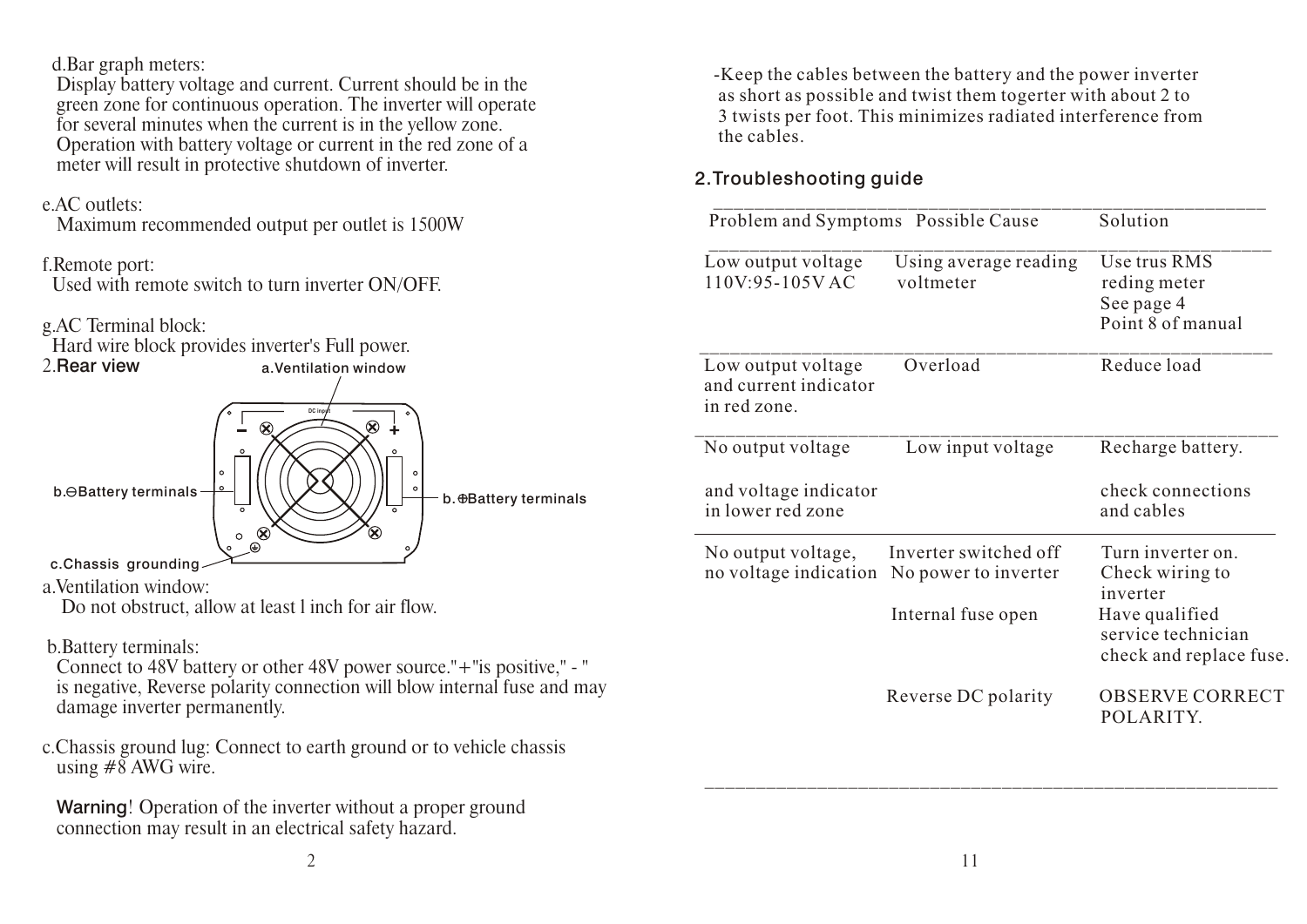The power inverter will also shut down if the input voltage exceeds 60V. This protects the inverter against excessive input voltage. The voltage indicator will be in the upper red zone. Although the power inverter incorporates protection against overvoltage, it may still be damaged if the input voltage is allowed to exceed 60V.

# Trorbleshooting

# 1.Common problems

a.Buzz in audio systems:

 Some inexpensive stereo systems and "boom boxes"will emit a buzzing noise from their loudspeakers when operated from the power inverter. This is because the power supply in the device does not adequately filter the modified sine wave produced by the power inverter. The only solution is to use a sound system that incorporates a higher quality power supply.

b.Television interference:

 Operation of the power inverter can interfere with television reception on some channels. If this situation occurs, the following steps may help to alleviate the problem.

 -Make sure that the chassis ground lug on the back of the power inverter is solidly connected to the ground system of your vehicle, boat or home.

 -Do not operate high power loads with the power inverter while watching television.

 -Make sure that the antenna feeding your television provides an adequate ("snow free") signal and that you are using good quality cable between the antenna and the television.

 -Move the television as far away from the power inverter as possible.

# Quick hook-up and testing

If you would like to quickly hook-up the power inverter and check its performance before going ahead with your installation, please follow these guidelines:

- 1.Unpack and inspect the power inverter, check to see that the power switch is in the OFF position.
- 2.Connect the cables to the power input terminals on the rear panel of power inverter. The red terminal is positive  $(+)$  and black terminal is negative(-).
- 3. Connect Earth per section 3. Grounding on Page 5.

Connect the cable from the negative terminal of the inverter to the negative terminal of the power source. Make a secure connection.

 Caution!Loosely tightened connectors rsesult in excessive voltage drop and may cause overheated wires and melted insulation.

4.Before proceeding further,carefully check that the cable you have just connected connects from the negative terminal of inverter to the negative output terminal of the power source.

 Caution!Reverse polarity connection will blow a fuse in the inverter and may permanently damage the inverter.Damage caused by reverse polarity connection is not covered by our warranty.

5.Connect the cable from the positive terminal of the inverter to the positive terminal of the power source. Make secure connection.

 Warning!You may observe a spark when you make this connection since current may flow to charge capacitors in the power inverter. Do not make this connection in the presence of flammable fumes, as explosion or fire may result.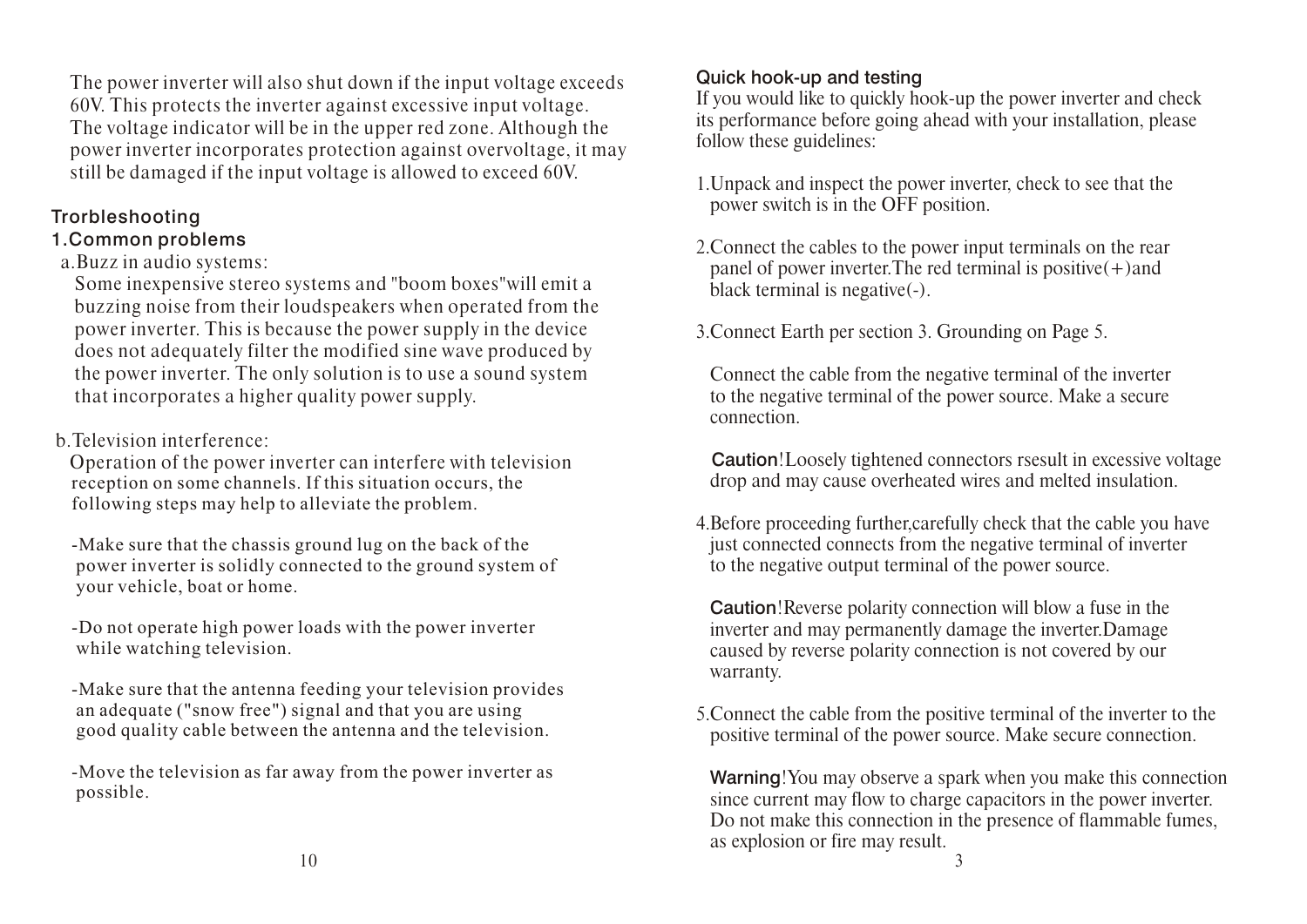6.Turn the power switch to the on position.Check the meters and indicators on the front panel of the inverter. The voltage bar graph should indicate 40 to 60 volts depending on the voltage of the power source.If it does not,check your power source and the connections to the inverter. The other indicators should be off.

7.Set the power inverter switch to the OFF position, the indicator lights may blink and the internal alarm may sound momentarily. This is normal. Plug the test load into the AC receptacle on the front panel of the inverter. Leave the test load switch off.

8.Set the power inverter switch to the ON position and turn the test load on, the inverter should supply power to the load. If you plan to measure the true output R.M.S. voltage of the inverter, a meter such as a FLUKE 87A, BACKMAN 4410 or TRIPLETT 4200 must be used.

#### Installation

#### 1.Where to install

 The power inverter should be installed in a location that meets the following requirements:

a:Dry-Do not allow water to drip or splash onto the inverter.

- b.Cool-Ambient air temperature should be between  $0^{\circ}$ C and  $40^{\circ}$ C, the cooler the better.
- c.Ventilation-Allow at least one inch of clearance around the inverter for air flow.Ensure the ventilation openings on the rear and bottom of the unit are not obstructed.
- d.Safety-Do not install the inverter in the same compartment as batteries or in any compartment capable of storing flammable liquids such as gasoline.

 (the power delivered to the food) not the power actually consumed by the microwave oven. The microwave oven will consume 40% to 100% more than its advertised cooking power. Check the rating sticker on the back of the oven to determine its actual power draw. The 5000W inverter will operate small microwave ovens (0.2 to 0.3 cubic foot capacity) that draw about 1700 watts.

 Some induction motors used in refrigerators, freezers, pumps, and other motor operated equipment require very high surge currents to start. The power inverter may not be able to start some of these motors even though their rated current draw is within the rating of the power inverter.

 If a motor refuses to start, observe the battery voltage indicator while trying to start the motor. If the battery voltage indicator drops below 44 volts while the inverter is attempting to start the motor, this may be why the motor won't start. Make sure that

the battery connections are good and that the battery is fully charged. If the connections are good and the battery is charged, but the voltage still drops below 44 volts, you may need to use a larger battery or larger battery bank.

#### 2.Input voltage

 The power inverter will operate with input voltage ranging from 40V-60V. If the voltage drops below 40V, an audible low battery warning will sound and the voltage indicator will be in the lower red zone. The power inverter will shut down if the input voltage drops below 42V. This protects your battery from being overdischarged.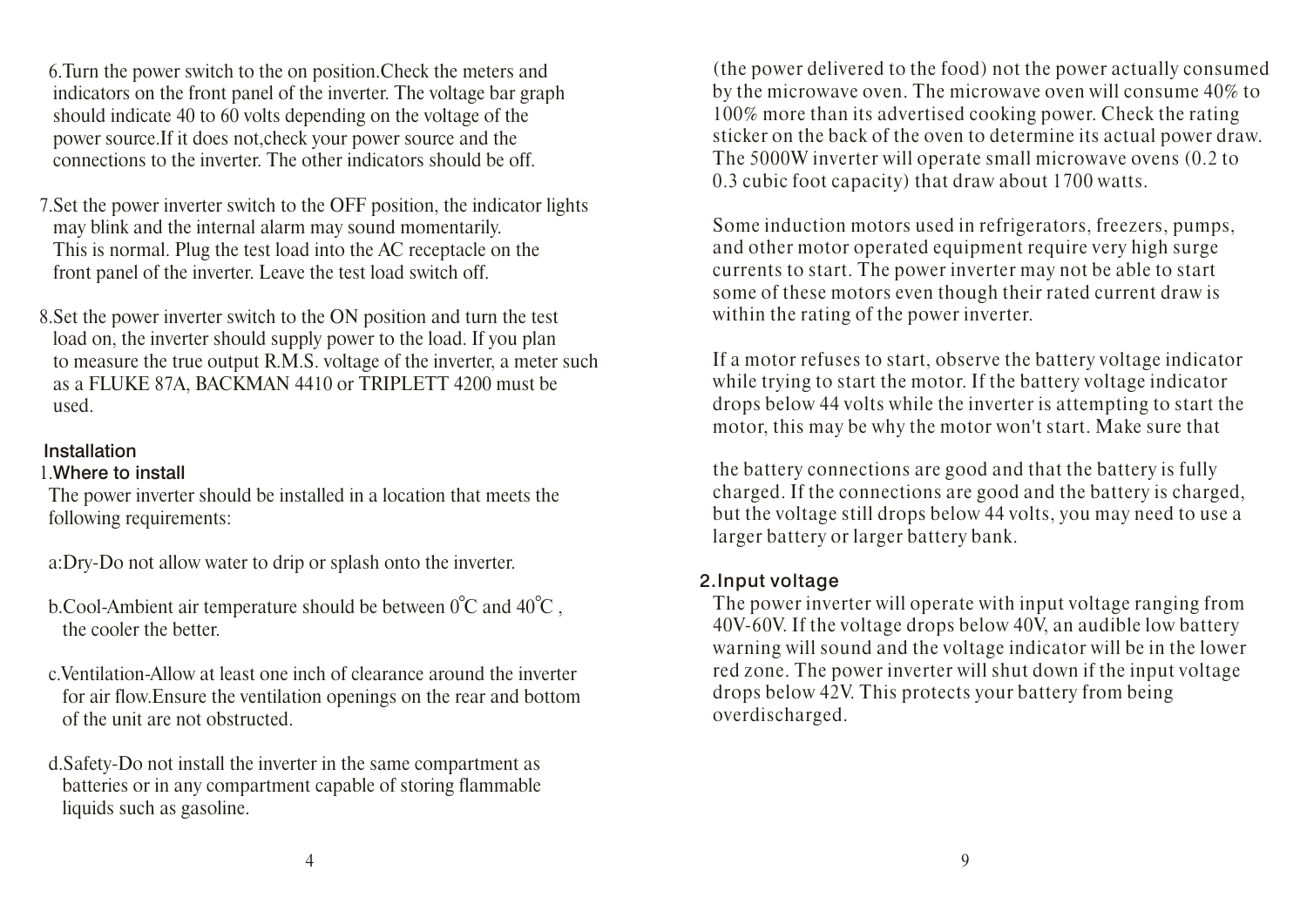Ideally, the voltage should remain in the green area of the bar graph. If the voltage goes into the red area at the top or bottom of the graph, the inverter may shut-down.

#### 3.Battery current indicator

 The battery current bar graph indicates the current drawn from the battery by the power inverter, It will not indicate current by other loads also connected to the battery.

 For long term operation, the current should be in the green area of the bar graph. Short term operation is possible with current in the orange area. If the current rises to the red area, the inverter will reduce its output voltage to protect itself.

#### 4.Overtemp indicator

 The overtemp indicator indicates that the power inverter has shut itself down because it has become overheated. The power inverter may overheat because it has been operated at power levels above its rating, or because it has been installed in a location which does not allow it to dissipate heat properly.

#### 5.Overlad indicator

 The overload indicator indicates that the power inverter has shut itself down because its output circuit has been short circuited or drastically overloaded. Switch the ON/OFF switch to OFF, correct the fault condition, and then switch the ON/OFF switch back to ON.

#### Operating limits

#### 1.Power output

 The 5000W inverter will operate most AC loads within its power rating. When determining whether a microwave oven can be operated by the 5000W inverter, remember that the power commonly advertised for microwave ovens is the cooking power

#### 2.Cables:

DC to AC inverters require high amperage/low voltage DC power to low amperage/high voltage AC power. To operate properly.connect inverter DC input terminals directly to the battery with the heaviest wire available. See chart below:

#### 1 x set 4 Awg

#### 3.Grounding

 The power inverter has a lug on the rear panel marked "chassis ground" This is to connect the chassis of the power inverter to the ground. The ground terminals in the AC oulets on the front panel of the inverter are also connected to the ground lug.

 The chassis ground lug must be connected to a grounding point,which will vary depending on where the power inverter is installed.In a vehicle, connect the chassis ground to the chassis of the vehicle.In a boat, connect to the boat's grounding systems. In a fixed location,connect the chassis ground lug to an earth point,which will vary depending on where the power inverter is installed.

 The neutral (common)conductor of the power inverter AC output circuit is connected to the chassis ground.Therefore,when the chassis is connected to ground,the neutral conductor will also be grounded.This conforms to national electrical code requirements that separately derived AC sources (such as inverters and generators) have their neutral tied to ground in the same way that the neutral conductor from the the utility line is tied to ground at the AC breaker panel